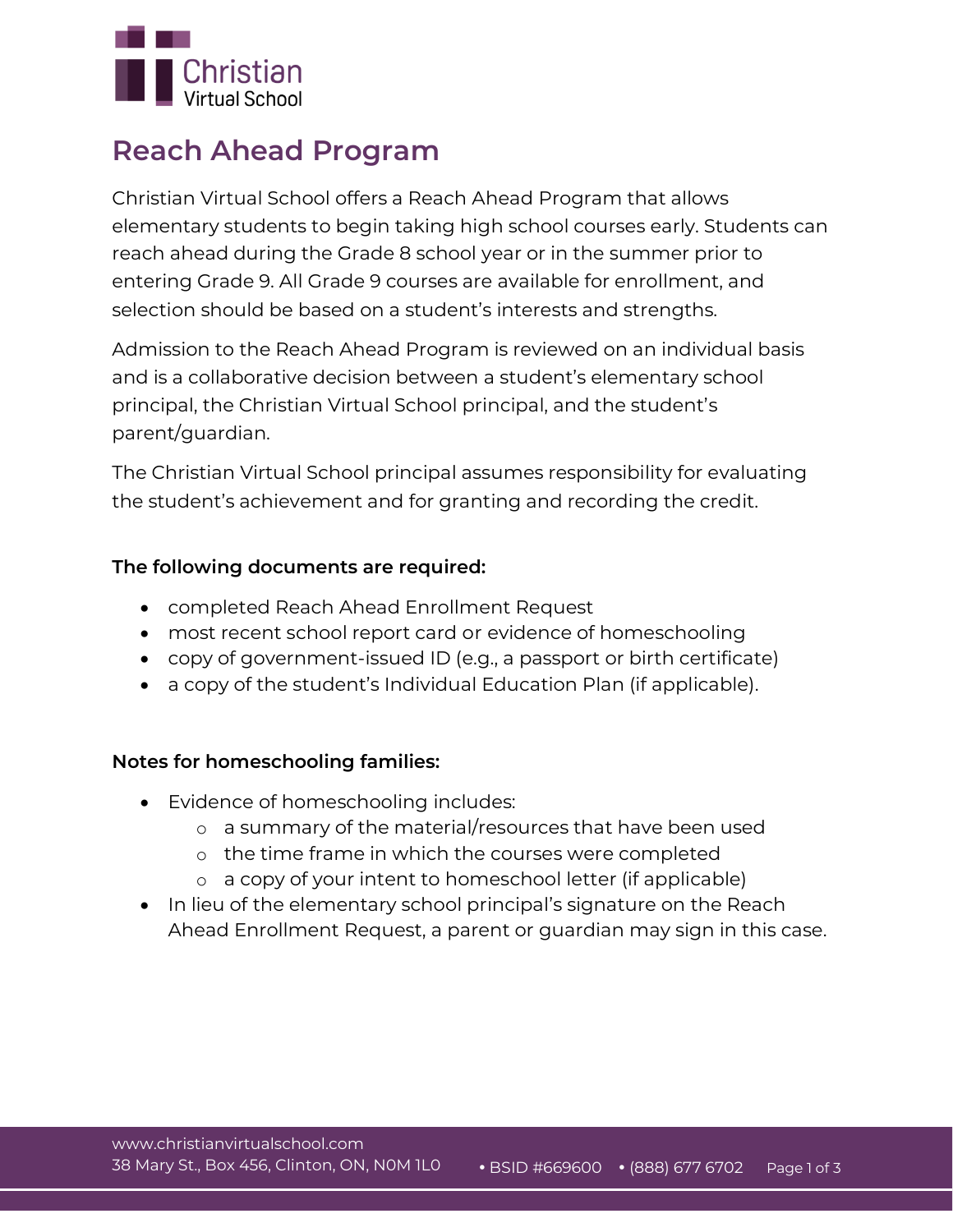

# **Reach Ahead Enrollment Request**

## **Student Information**

| First Name:                  |  |
|------------------------------|--|
| Last Name:                   |  |
| Date of Birth:               |  |
| <b>Current School Grade:</b> |  |
| Course(s) of Interest:       |  |

## **Parent or Legal Guardian Consent**

| Name:                                                                                                               |  |  |  |  |
|---------------------------------------------------------------------------------------------------------------------|--|--|--|--|
| Phone Number:                                                                                                       |  |  |  |  |
| Email Address:                                                                                                      |  |  |  |  |
| Please explain why you feel the student would be successful:                                                        |  |  |  |  |
|                                                                                                                     |  |  |  |  |
|                                                                                                                     |  |  |  |  |
|                                                                                                                     |  |  |  |  |
|                                                                                                                     |  |  |  |  |
|                                                                                                                     |  |  |  |  |
|                                                                                                                     |  |  |  |  |
|                                                                                                                     |  |  |  |  |
|                                                                                                                     |  |  |  |  |
|                                                                                                                     |  |  |  |  |
|                                                                                                                     |  |  |  |  |
| I give the above-named student permission to participate in the Reach Ahead<br>Program at Christian Virtual School. |  |  |  |  |
| Parent or Legal Guardian Signature:                                                                                 |  |  |  |  |